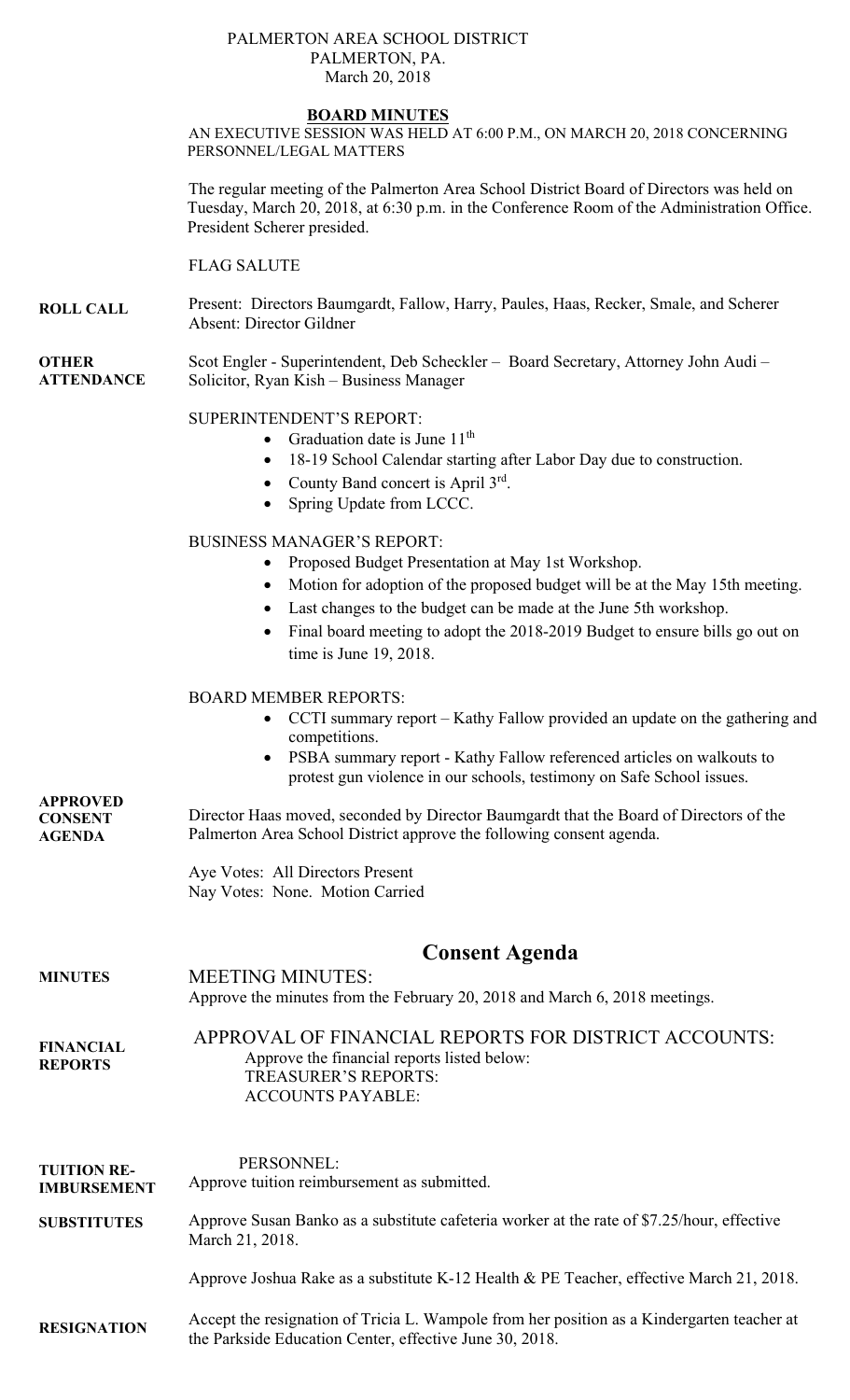March 20, 2018

| <b>SUB REMOVAL</b>                    | Accept the resignation of Cara Eckhart from her position of substitute school nurse, effective<br>March 21, 2018.                                        |                                                                                             |  |                                                            |  |  |
|---------------------------------------|----------------------------------------------------------------------------------------------------------------------------------------------------------|---------------------------------------------------------------------------------------------|--|------------------------------------------------------------|--|--|
| <b>HORIZONTAL</b><br><b>MOVEMENTS</b> | Approve the following step movements effective the fall semester of the 2016/2017 School<br>Year.                                                        |                                                                                             |  |                                                            |  |  |
|                                       | Kaitlyn Bartholomew                                                                                                                                      |                                                                                             |  | Bachelor's to Bachelor's +24                               |  |  |
|                                       |                                                                                                                                                          | Miranda Allen<br><b>Ashley Hummer</b><br>Vicki McHugh<br>Amber Kistler                      |  | Masters to Masters $+15$                                   |  |  |
|                                       |                                                                                                                                                          |                                                                                             |  | Bachelor's to Bachelor's +24                               |  |  |
|                                       |                                                                                                                                                          |                                                                                             |  | Masters $+15$ to Masters $+30$                             |  |  |
|                                       |                                                                                                                                                          |                                                                                             |  | Bachelor's to Bachelor's $+24$                             |  |  |
|                                       |                                                                                                                                                          | Kelly Beblavy                                                                               |  | Bachelor's +24 to Masters                                  |  |  |
|                                       |                                                                                                                                                          | Susan Warakomski                                                                            |  | Masters to Masters $+15$                                   |  |  |
|                                       | Approve the following step movements, effective the spring semester of 2016/17 School<br>Year:                                                           |                                                                                             |  |                                                            |  |  |
|                                       |                                                                                                                                                          | Dawn Burke                                                                                  |  | Bachelor's to Bachelor's +24                               |  |  |
|                                       |                                                                                                                                                          | <b>Ralph Andrews</b>                                                                        |  | Bachelor's to Masters                                      |  |  |
|                                       |                                                                                                                                                          | Kaitlyn Bartholomew                                                                         |  | Bachelor's +24 to Masters                                  |  |  |
|                                       | Approve the following step movements, effective the fall Semester of 2017/18 School Year                                                                 |                                                                                             |  |                                                            |  |  |
|                                       |                                                                                                                                                          | Randi Freed                                                                                 |  | Bachelor's $+24$ to Masters                                |  |  |
|                                       |                                                                                                                                                          | Shana O'Gurek                                                                               |  | Bachelor's to Bachelor's +24                               |  |  |
|                                       |                                                                                                                                                          | Jaclyn Kessel<br>Rebecca Sabo                                                               |  | Bachelor's to Bachelor's $+24$<br>Masters to Masters $+15$ |  |  |
|                                       |                                                                                                                                                          | Kyle Porembo                                                                                |  | Bachelor's to Bachelor's +24                               |  |  |
|                                       |                                                                                                                                                          | Christine DeLong                                                                            |  | Bachelor's to Bachelor's $+ 24$                            |  |  |
|                                       | Approve the following step movements, effective the Spring Semester of 2017/18 School<br>Year                                                            |                                                                                             |  |                                                            |  |  |
|                                       |                                                                                                                                                          | Miranda Allen                                                                               |  | Masters $+15$ to Masters $+30$                             |  |  |
|                                       |                                                                                                                                                          | Christine DeLong                                                                            |  | Bachelor's $+24$ to Masters                                |  |  |
|                                       |                                                                                                                                                          | Bronwyn Cseh                                                                                |  | Bachelor's to Masters                                      |  |  |
|                                       |                                                                                                                                                          | Susan Warakomski                                                                            |  | Masters $+15$ to Masters $+30$                             |  |  |
| <b>VOLUNTEERS</b>                     | Approve the following Drama Volunteers:                                                                                                                  |                                                                                             |  |                                                            |  |  |
|                                       | Resa Hall                                                                                                                                                |                                                                                             |  |                                                            |  |  |
|                                       |                                                                                                                                                          | Frank Hall                                                                                  |  |                                                            |  |  |
|                                       |                                                                                                                                                          | <b>Chrissy Rehatchek</b>                                                                    |  |                                                            |  |  |
|                                       |                                                                                                                                                          | Elise Binder                                                                                |  |                                                            |  |  |
|                                       |                                                                                                                                                          | Erin Snyder                                                                                 |  |                                                            |  |  |
|                                       |                                                                                                                                                          | Krista Campbell                                                                             |  |                                                            |  |  |
|                                       |                                                                                                                                                          | Marla Szena                                                                                 |  |                                                            |  |  |
|                                       |                                                                                                                                                          | Sarah Salter                                                                                |  |                                                            |  |  |
|                                       |                                                                                                                                                          |                                                                                             |  |                                                            |  |  |
|                                       | <b>OTHER:</b>                                                                                                                                            |                                                                                             |  |                                                            |  |  |
| <b>POLICY</b><br><b>READING</b>       |                                                                                                                                                          | Accept the first reading of the following revised policies:<br>#249 Bullying/Cyber Bullying |  |                                                            |  |  |
|                                       |                                                                                                                                                          | #808 Food Services                                                                          |  |                                                            |  |  |
|                                       |                                                                                                                                                          |                                                                                             |  |                                                            |  |  |
| <b>GRANT</b><br><b>ACCEPTANCE</b>     | Accept the grant from Lehigh Valley Road Runners for \$1,500 for middle school track<br>uniforms.                                                        |                                                                                             |  |                                                            |  |  |
| <b>DONATION</b>                       | Accept the donation of \$100.00 from the Towamensing PTO, Inc. to the PHS National<br>Honor Society Activity Club for babysitting services for meetings. |                                                                                             |  |                                                            |  |  |
| <b>CONTRACTS</b>                      | Approve DJ & Photo Booth Package with Lehigh Valley Events for the Class of 2018 prom.                                                                   |                                                                                             |  |                                                            |  |  |
|                                       | Approve the B-Flat Entertainment DJ contract for the JH March 23, 2018 dance.                                                                            |                                                                                             |  |                                                            |  |  |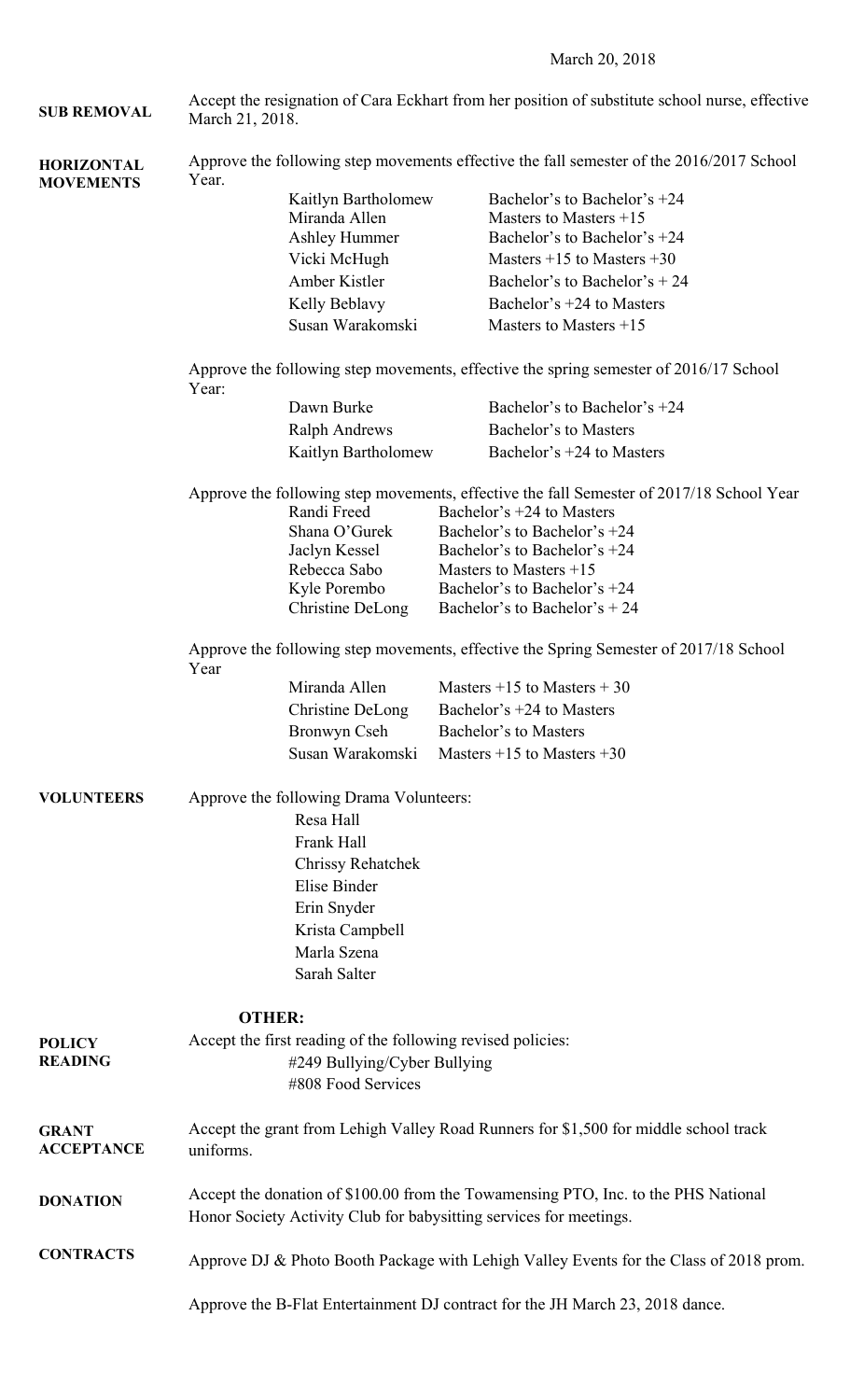| <b>REVISED</b><br><b>CALENDAR</b>  | March 20, 2018<br>Approve the revised 2017-2018 school calendar. (attachment)                                                                                                                             |  |  |  |  |
|------------------------------------|-----------------------------------------------------------------------------------------------------------------------------------------------------------------------------------------------------------|--|--|--|--|
| <b>CALENDAR</b><br><b>APPROVAL</b> | Approve the 2018-2019 school calendar. (attachment)                                                                                                                                                       |  |  |  |  |
| <b>GRADUATION</b><br><b>DATE</b>   | Approve Monday June 11, 2018 as the graduation date for the Class of 2018 graduation.<br><b>End of Consent Agenda</b>                                                                                     |  |  |  |  |
|                                    | INFORMATION ITEMS: (attachments on file)<br>Enrollment, February 29, 2018<br>٠<br>LCCC Meeting Minutes, February 1, 2018<br>٠<br>LCCC President's Desk, March 2018<br><b>Board Summary</b>                |  |  |  |  |
|                                    | PUBLIC PARTICIPATION:<br>Mr. Jeff Henry<br>Questioned what the District is doing to prevent school shootings.                                                                                             |  |  |  |  |
|                                    | Mr. Engler<br>Besides cameras we have other improvements but due to safety, cannot<br>disclose.<br>Including school resource officer                                                                      |  |  |  |  |
|                                    | Mr. Jeff Henry<br>Questions about procedures on bullying and awareness.<br>$\bullet$                                                                                                                      |  |  |  |  |
|                                    | Mr. Engler<br>Positive support                                                                                                                                                                            |  |  |  |  |
|                                    | Mr. Chuck Laviolette<br>Thanked the administration and staff for the March 14 <sup>th</sup> gathering in the<br>auditorium.<br>Thanked the Administration for keeping the students indoors and safe.<br>٠ |  |  |  |  |
|                                    | Mrs. Audrey Larvey<br>Maria Martinez from Palmerton recognized in Harrisburg in April. Two year<br>scholarship.                                                                                           |  |  |  |  |
|                                    | Mrs. Jessyca Fredricks<br>Questions about the threat rumor, and calling the police.                                                                                                                       |  |  |  |  |
|                                    | Mr. Engler<br>Talked to both the state police and Palmerton police.                                                                                                                                       |  |  |  |  |
|                                    | Mrs. Jessyca Fredricks<br>• Questions about the javelin area.                                                                                                                                             |  |  |  |  |
|                                    | Ms. Terry Roselli<br>• Questions about signing in students and safety.                                                                                                                                    |  |  |  |  |
|                                    | Doris Zellers<br>• Asked about the Principals hearing.                                                                                                                                                    |  |  |  |  |
|                                    | <b>Barry Scherer</b><br>Mr. Buffalino has filed an injunction.                                                                                                                                            |  |  |  |  |

Doris Zellers

Made a statement that the School Board should be honest with the Public.

Attorney John Audi

Thought Mr. Yurachek did say it, but stands corrected.

- Mrs. Lori Nemeth
	- Asked about student report at the Board Meetings.

Mr. Engler

Environment was not appropriate for students and will be reinstituted.